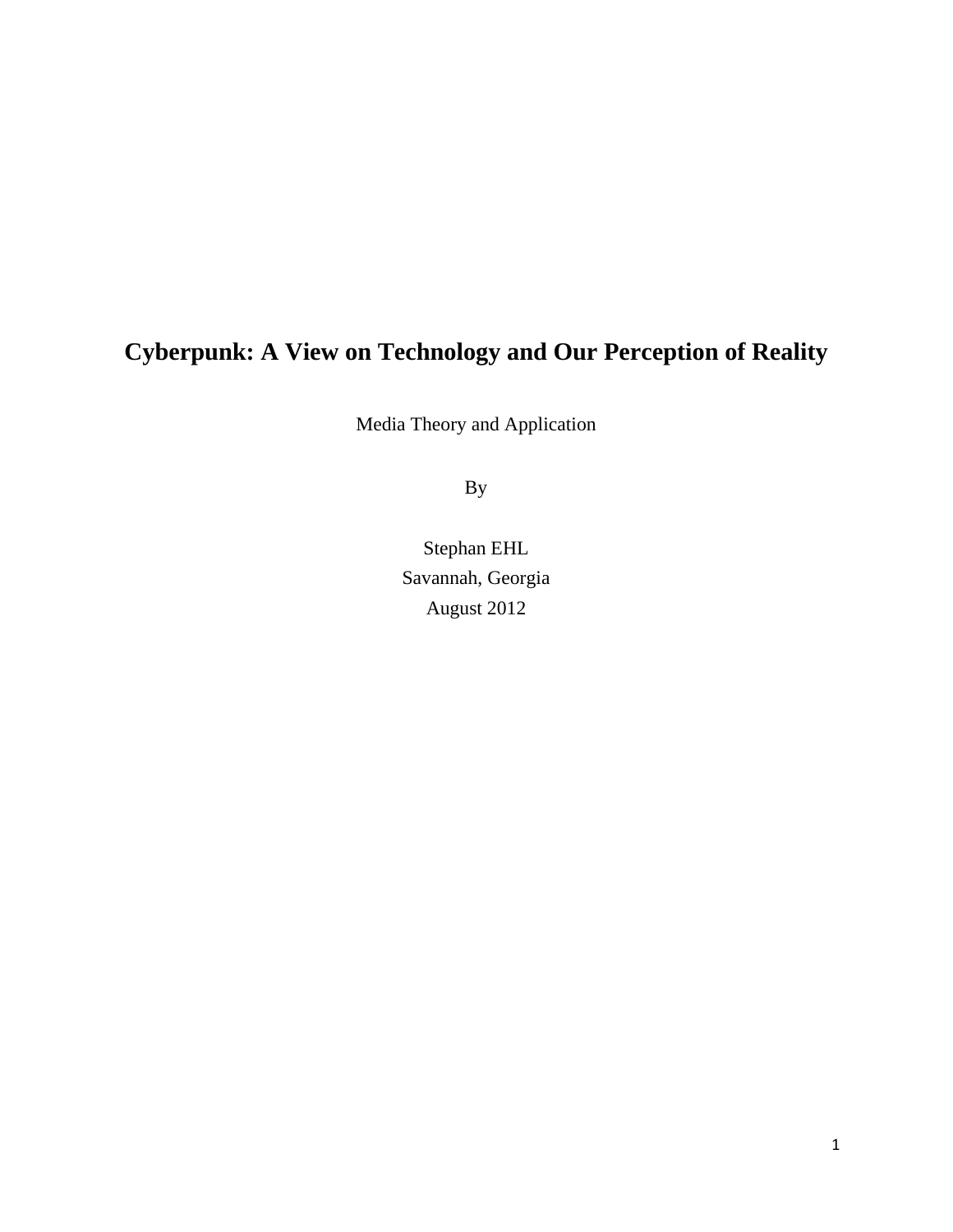# **Acknowledgements**

I would like to gratefully acknowledge the supervision and enthusiastic help with this paper of Professor Michael Betancourt during this work.

# **Table of content**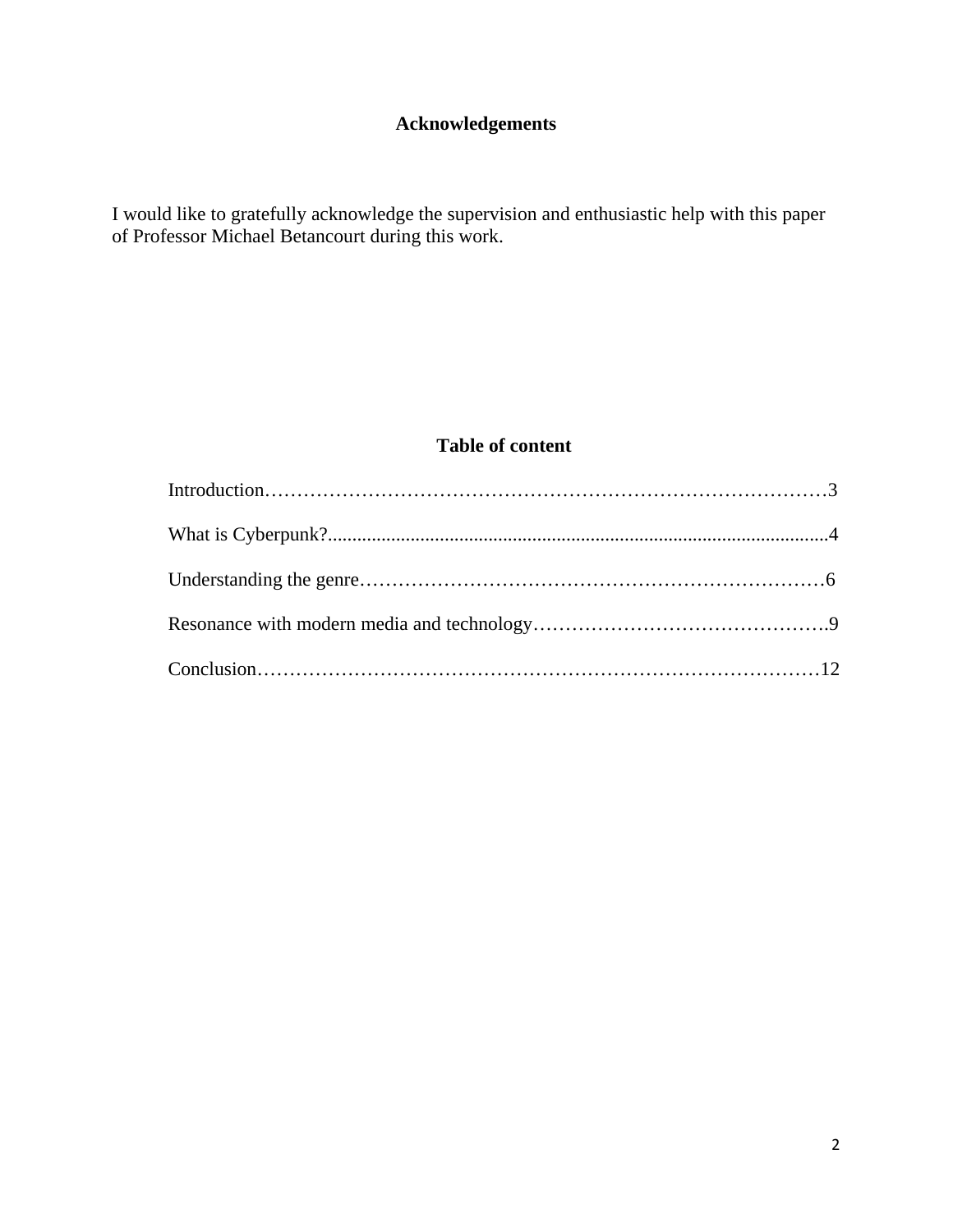#### **Introduction**

In the past decade, the cost (equipment and time) of generating good computer generated imagery drastically reduce. It allowed smaller production to use this kind of technology and create a sufficient level of realism to integrate imagery to real footage or aesthetically pleasing simulation. Shows can recreate animals that disappeared millions of years ago or speculate on a fictional future. In most cases, they provided a vision of nature is an ideological representation or a humanized view of wildlife. Documentaries produced are becoming less educational and more fictional; often the quality of the information is overcast by the visual spectacle and dramatization.

Technology and discovery gradually change the relationship between humans and reality. For instance, the invention of the map allowed mankind to have an abstract understanding of their surroundings past the limitation of the field of view, while the clock conceptualized and quantified a reality we cannot physically alter: time. Both created an imitation or a physical equivalent of reality, altering the perception of our surrounding and making it more artificial.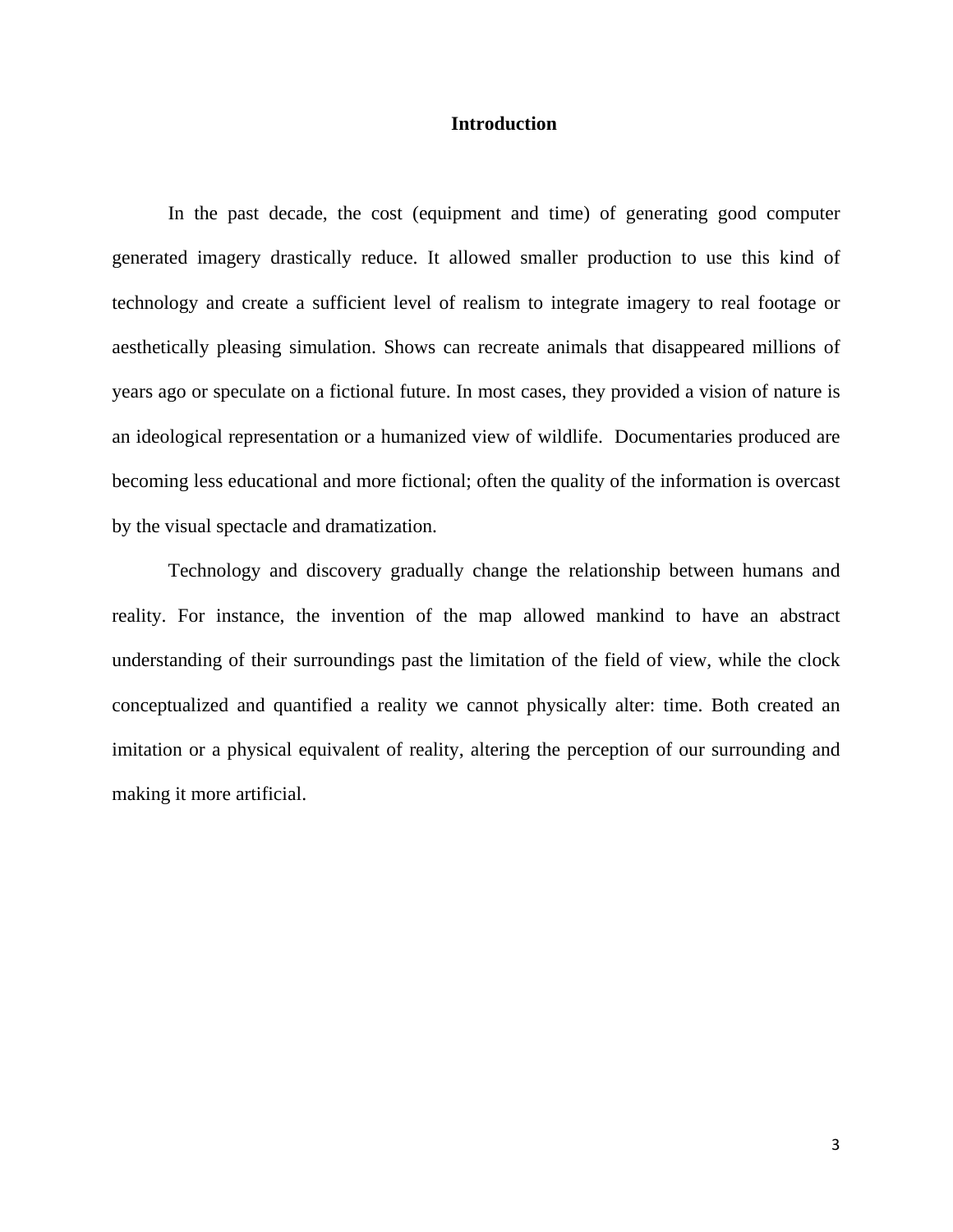# **What is Cyberpunk?**

The Cyberpunk movement fed into a part of postmodern fiction that is a significant aspect of contemporary literature. The term cyberpunk itself was created by the writer Bruce Bethke.<sup>[1](#page-3-0)</sup> It is an amalgam of the world "cybernetic" which suggest the alteration of the body through artificial prosthetic replacing or enhancing the human functions and "punk ", a label attached to the idea of skepticism, repudiation of moral theories or religious belief, the celebration of urban environment, negation of history and philosophy, and youth's rebellion against social institution. This Eighties counterculture value was radically different from the 60's or 70's with rural, romanticized and anti-science view.

The vision of urban life created in this type of fiction seems more and contemporary to today reality. As technology has brought us more portable and immersive ways to deliver mediated experience and information, are we on the verge of the age of the virtual reality? First I will introduce the cyberpunk and how the genre brought a good perspective on postmodernism. Secondly I will attempt to understand the relationship reality and technology in our era.

Cyberpunk is a type of fiction derived from science fiction; the genre emerged North American with authors such William Gibson, Bruce Sterling, Rudy Rucker, John Shirley and Lewis Shiner in the mid 1980's. It is the fruit of a generation that not only grow up within the literary tradition of science fiction but in world starting to resemble science fiction itself. Themes explored by hard science fiction are becoming reality by the Eighties probes landed

<span id="page-3-0"></span> <sup>1</sup> *Encyclopædia Britannica Online*, s. v. "cyberpunk," accessed July 2, 2012, [http://0](http://0-www.britannica.com.library.scad.edu/EBchecked/topic/147816/cyberpunk) [www.britannica.com.library.scad.edu/EBchecked/topic/147816/cyberpunk](http://0-www.britannica.com.library.scad.edu/EBchecked/topic/147816/cyberpunk)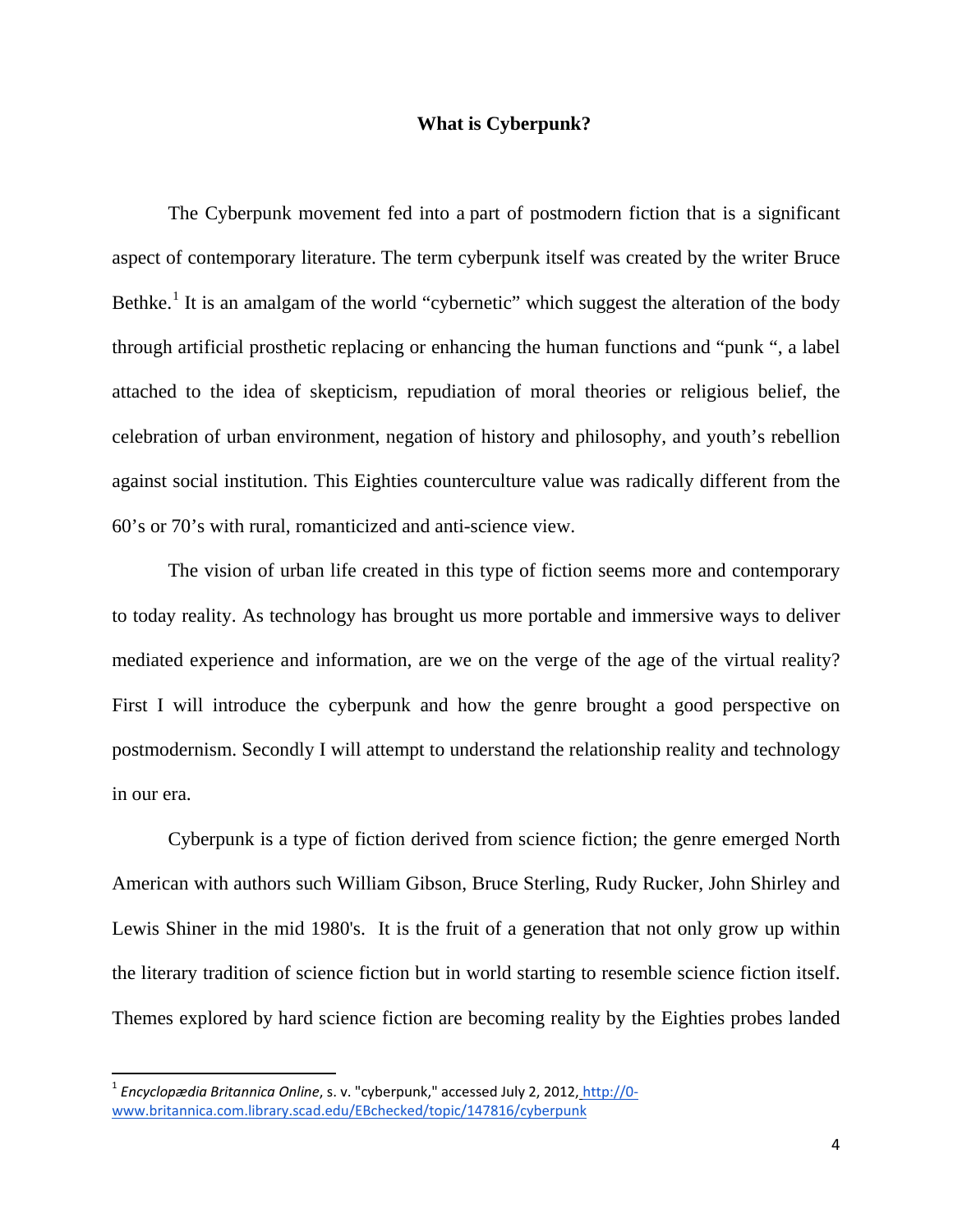on the surface of Mars and Venus, human walked on the moon six times, nuclear power plant to generate electricity … Technology started to become more invasive, responding to the touch (keyboards) and more portable with the development of tech such as Walkman, portable phone or the design refinement of the heart pacemaker... But it is invention of affordable personal computer and our relation with it that mainly inspired the literary genre. The movement gain in popularity with the publication of William Gibson<sup>[2](#page-4-0)</sup> novel "Neuromancer" and is defined by "Mirrorshades: The Cyberpunk Anthology" a short story collection, edited by Bruce Sterling.

The 1982 Blade Runner is an example of early cyberpunk concepts expanding into movie. The film explored and created the foundation of the esthetic the dystopian themes of dark and sprawling cities of the near future. Syd Mead (one the most prominent concept artist for Blade Runner) depicted through his illustration showing a vast scale control over the environment, a juxtaposition of high technology with social decay, crowded street bathing in dim light on neon tube and the whole constant omnipresent darkness.

As in *Blade Runner*, Cyberpunk novels, including Gibson's **"**Neuromancer" is an Asian-dominated metropolis. The "Neuromancer" Night City, The Sprawl, coffin hotel, and Ninsei are based on the Tokyo Bay area.**[3](#page-4-1)** The emphasize on Asian culture and urban style suggest the replacement of the hegemonic state apparatus by multinationals (Tyrell Corporation in Blade runner for instance) and a cultural pluralism.

While the specific literary movement ended in the 1990s, the defining characteristics of cyberpunk have since become commonplace in popular narratives about the future. Pam

<span id="page-4-0"></span><sup>&</sup>lt;sup>2</sup> Mike Featherstone and Roger Burrows, "Cyberspace, Cyberbodies, Cyberpunk" (Sage publication, 1995,) : 3.

<span id="page-4-1"></span><sup>3</sup> Christie, John. "Of AIs and Others: William Gibson's Transit, In *Fiction 2000. Cyberpunk and the Future of Narrative*" ( Athens: U of Georgia P, 1992): 173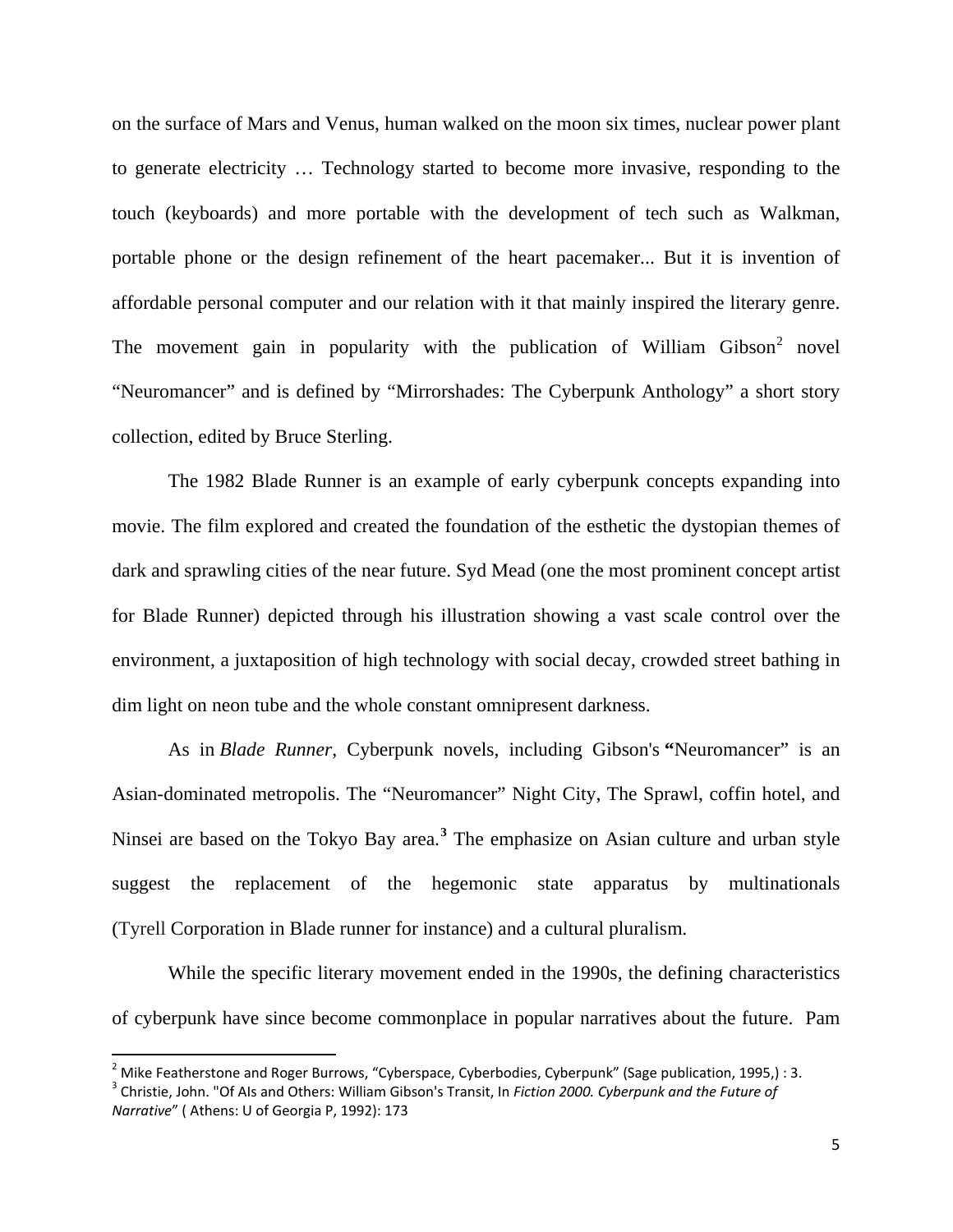Rosenthal's definition applies as much today to comics, videogames, films, advertisements, and the Internet as to novels and short stories: "The cyberpunk world is always shockingly recognizable - it is our world, gotten worse, gotten more uncomfortable, inhospitable, dangerous, and thrilling."<sup>[4](#page-5-0)</sup>

#### **Understanding the genre**

The genre creates a construct vision of a dystopian society of a speculative near future, characterized by negative, anti-utopian elements, varying from environmental to political and social issues. The vast technological development goes hand in hand with the absence of any natural life, with artificial animals substituting for their extinct predecessors. It interrogates the relationship between humanity and technology (electronic), in particular artificially intelligent. The counterculture groups and lover class living in those universes do not reject urbanism, science or technology but rather transform and use whatever resources available as a mean to enrich their life and survive. The Manga series Akira written by Katsuhiro Otomo illustrates norms of the cyberpunk genre, through an extensive array of subplots; the author expands on technological addiction, ethics of science, and the resistance to status quo. While the universe created in Cyberpunk stories are fictional, they offer insightful views on the human stress caused by new technologies. They are often not fully comprehended and their potential dark side can also be an anxiety catalyzer. In Akira the manipulation of DNA to wake dormant extrasensory perception results in a horrifying

<span id="page-5-0"></span> <sup>4</sup> Pam Rosenthal, "Jacked in: Fordism, Cyberpunk, Marxism" (socialist review 2, 1991,): 85.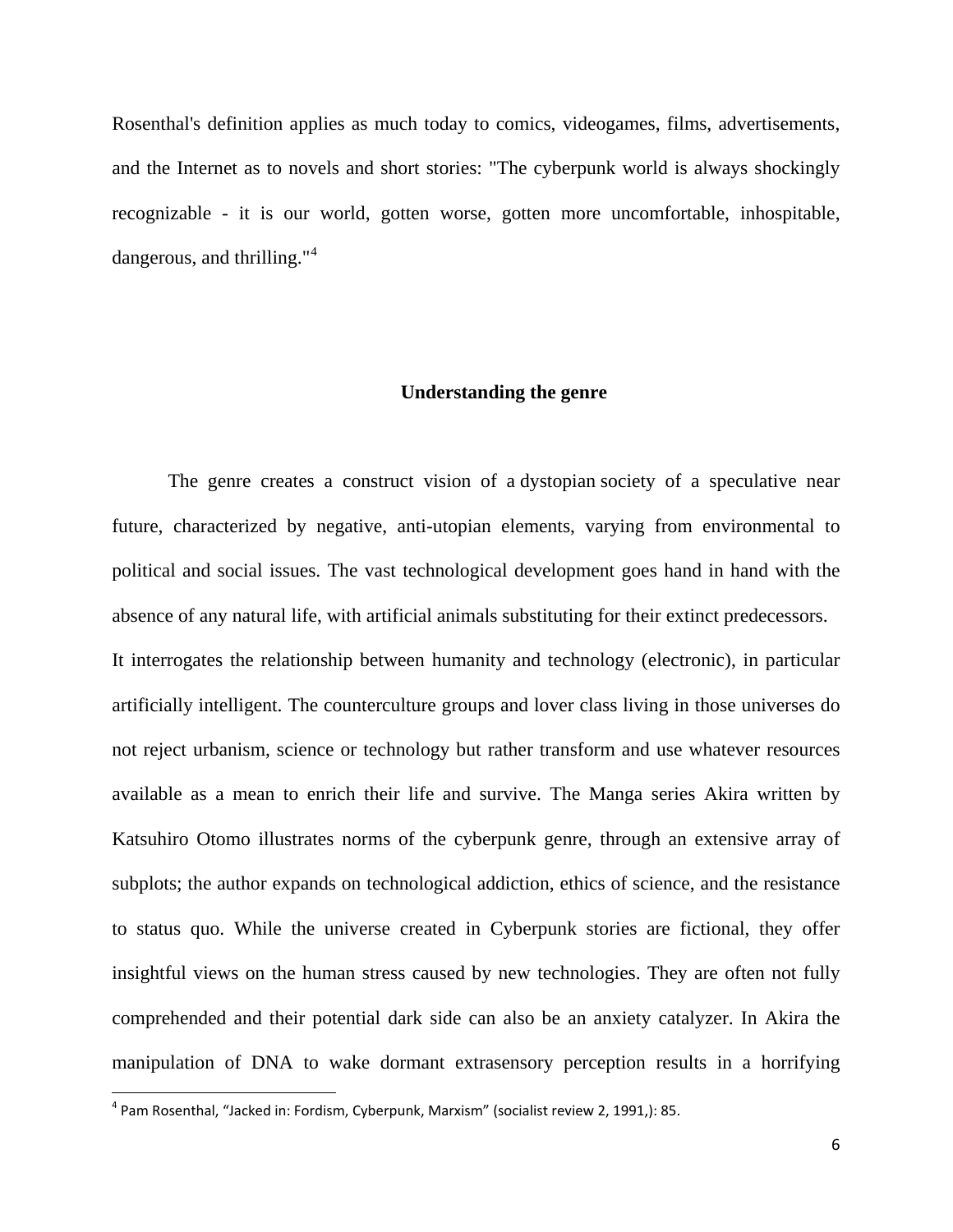explosion when the human test loses control of his new abilities (It echoed the devastating use of the discovery of nuclear fission). The cyberpunk also gives a perspective on the relation of people with a system (political, social or economic). The narrative in such stories extrapolates on contemporary debates and explores a vast range of topics from history, science, memory, simulacra to authenticity.

The appeal to genre comes from the questioning of ethics in our world. Some inventions in the modern human history have greatly benefited the quality of life while others had more devastating results. The same is truth for ideologies great massacres and genocides have taken place during the twentieth century to impose or support a system of beliefs over another. Progress is constantly blurring the division between the biological, technological, natural and artificial with the development of cosmetic surgery, biotechnology, genetic engineering, and nanotechnology resulting in the questioning of self-identity.

Another key term that came in prominence with cyberpunk is cyberspace. In "Neuromancer" Gibson defined it as: "A consensual hallucination experienced daily by billions of legitimate operators in every nation, children being taught mathematical concepts… A graphic representation of data abstracted from bank of every computer in the human system. Unthinkable complexity. Lines of light ranged in the non-space of the mind, clusters and constellation of data."<sup>[5](#page-6-0)</sup> Gibson here describes the notion of a virtual space and in many ways giving a first glimpse on the internet (the space where we look for almost everything today). The technology creating the simulation escaped human total control and cannot be wholly comprehended. The cyberspace is based on the model of our city at night by being line of light. The artificial data world existed in it is on right by tacking a graphic

<span id="page-6-0"></span><sup>&</sup>lt;sup>5</sup> William Gibson. "Neuromancer" (Harper Collins, 1984): 51.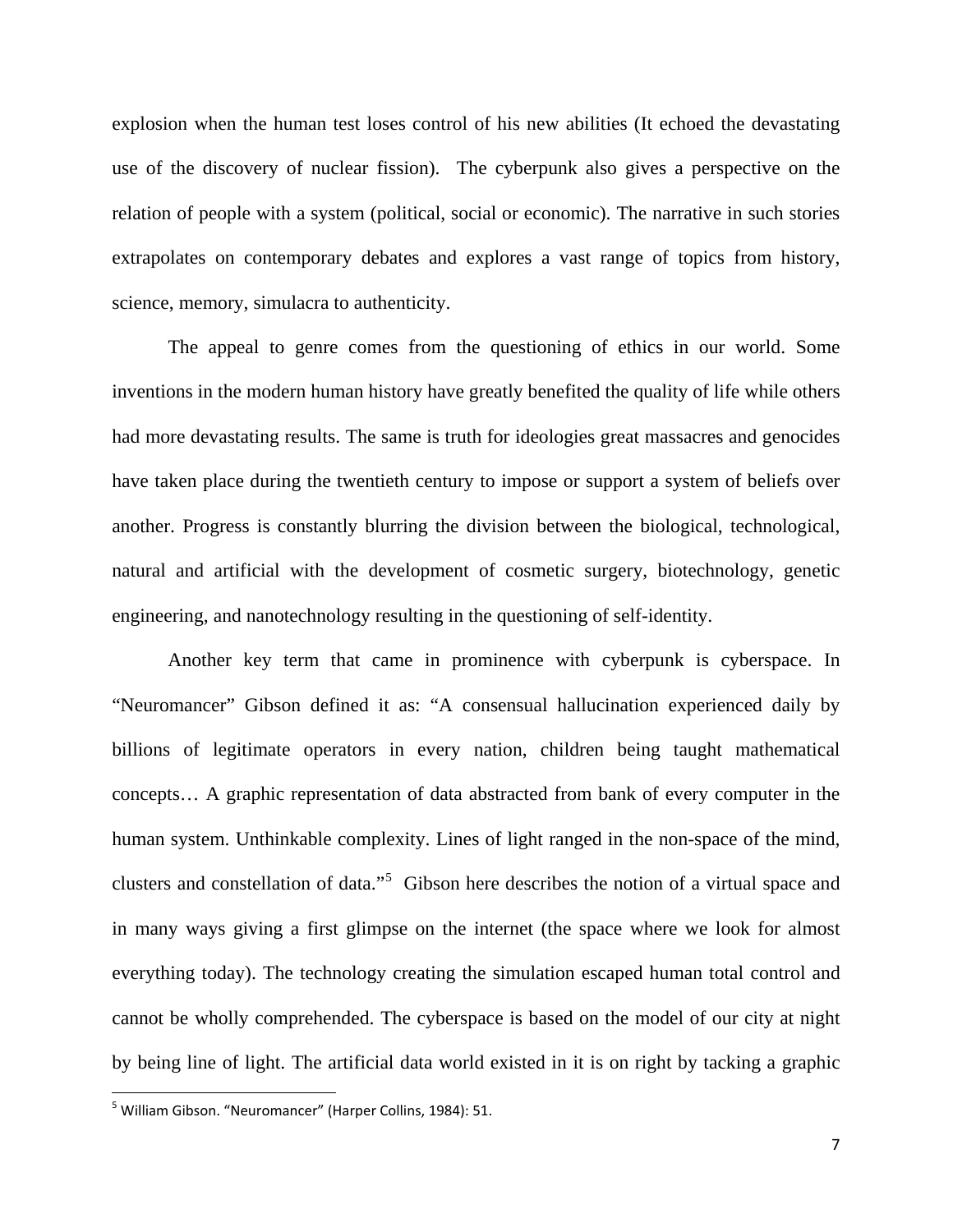form and represents the fusion of imaginary and real by substituting a model for another and not being able to be distinguished from each other. It is a hallucination because the awareness of the simulation disappeared; the perception is a vivid conscious experience with quality of reality. In contrast it is not an illusion because the cyberspace is not perceived by misinterpretation or distortion sensory stimulus, or dream because it involves wakefulness. Gibson cyberspace questioned the foundation of our notion of reality.

Science fiction has questioned the impact of technology on society and humans behavior before but by contrast the cyberpunk technology is visceral and intimate close to or under our skin or inside our minds. The days of centralized power and idea are over and are replaced by an era of revaluation and mongrelized influences radiating from economic power hub. Now, we are left with simple questions. What does it mean to be human in an increasingly globalized capitalistic world? How has our relation with technology changed the answers of that question? The interrogation of which brings good perceptive on the theory of postmodernism. But what is the postmodernism? Jean Francois Lyotard simply defined it as the end of grand narrative, as an incredulity toward metanarratives. [6](#page-7-0) It is a reaction against the modern mindset, the march of progress, the grand ideology. It is a skeptical attitude toward an absolute truth. By this principle even the postmodernist theory is not beyond questioning. The consequence is a society where meaning has become destabilized to a point that we are not quite sure of what is real and what is fictional. The French sociologist Jean Baudrillard advocated many different versions of postmodernism, one of them, the simulacra, refers to the way a particular society realizes or brings out reality or simulates the

<span id="page-7-0"></span> $<sup>6</sup>$  Jean Francois Lyotard. "La condition postmoderne: rapport sur le savoir." (les Editions de Minuit, 1979)</sup>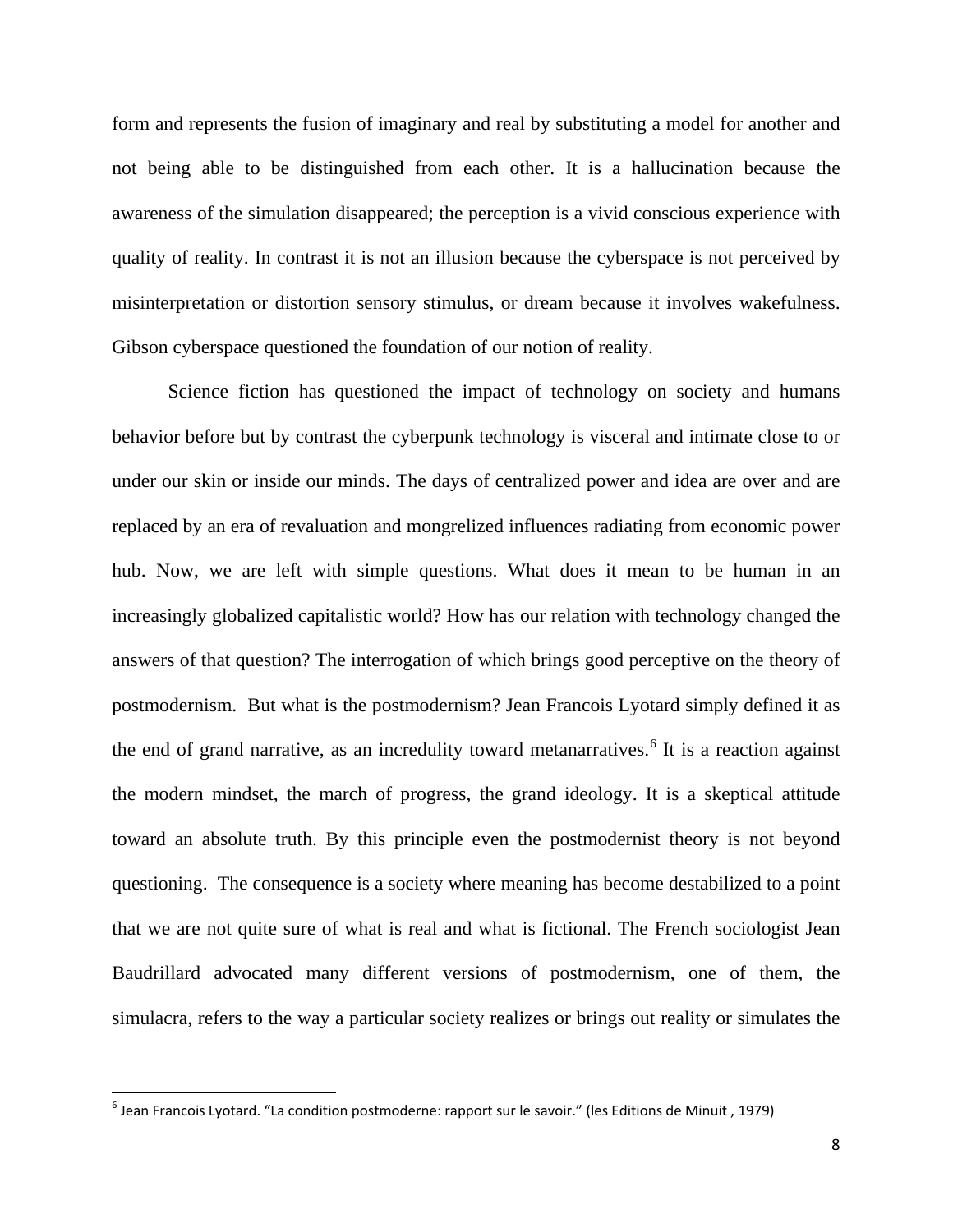real with never leaving the real.<sup>[7](#page-8-0)</sup> A fundamental point of both cyberpunk fiction and postmodernism is that the structure of the world, derived from the division between technology (artificial) and nature, is dissolving. By dissolving I mean the fact that the real and the unreal are constantly bumping against each other, reflecting the instability of meaning.

### **Resonance with modern media and technology**

Today with the ever growing presence of media and internet in the everyday life, the individual is increasingly locked in isolation. More can be done without leaving the comfort of your home. We are experiencing a mediated world passively and remotely via small windows: front of our television screen, computer monitor, smart phones, etc. The involvement with reality is becoming virtual rather physical, information is delivered or lived in less tangible ways through equivalent. By information I mean any sort words and numbers that are written or spoken, and images that are still or moving. For example, news broadcasting is heavily based on imagery, in many case events and claims reported are back up with video which have been manipulated and edited to follow a visualization of narrative convention of overt and covert ideologies. The material in the most case is difficult to prove totally wrong or right (real or not real) by the simple fact that an event is physically far remote from where the viewer resides or it requires a certain level of research or knowledge to attest.

<span id="page-8-0"></span> $<sup>7</sup>$  Jean Baudrillard. "Simulations" (Semiotext[e], 1983)</sup>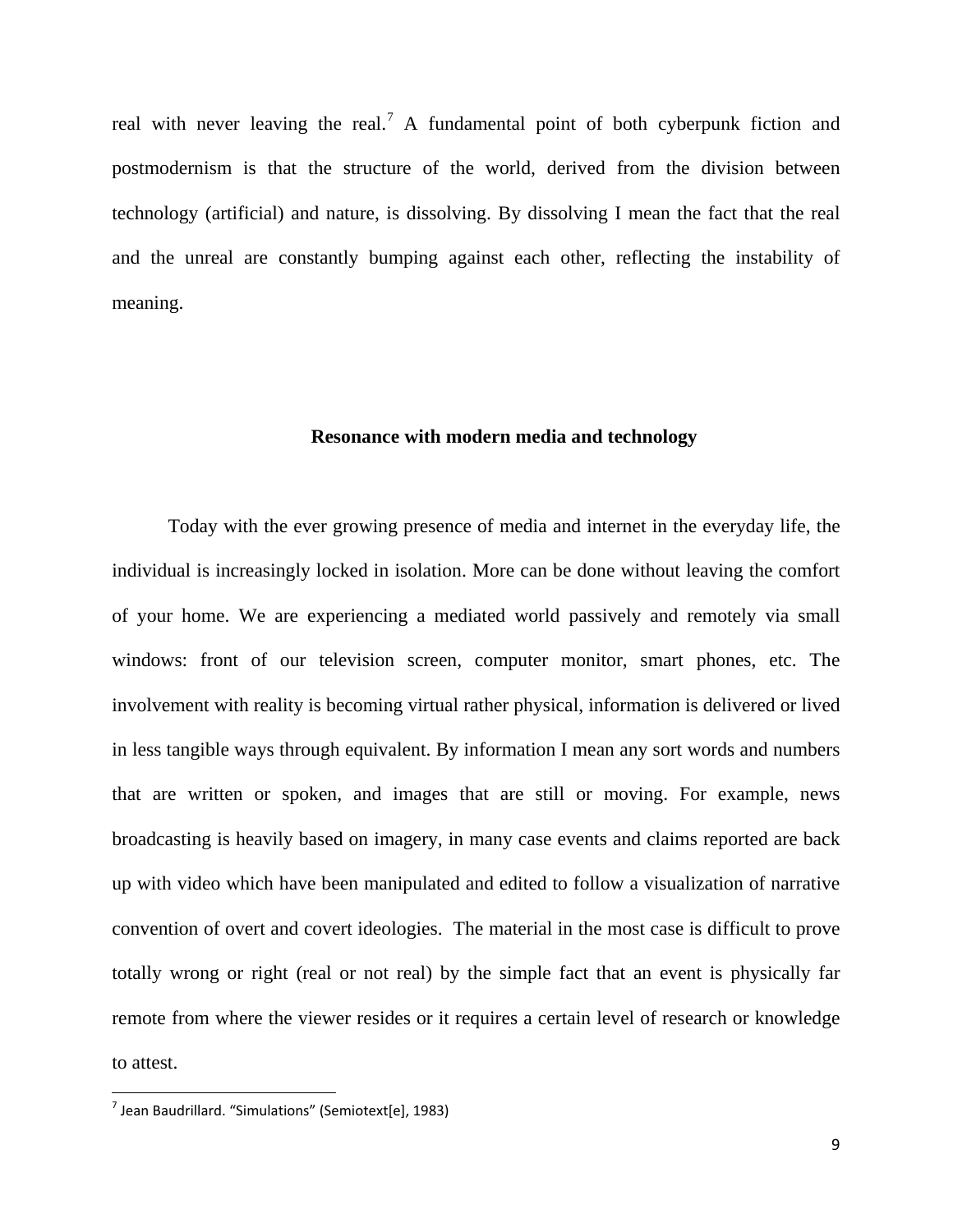The picture of a chair is not a chair but yet we recognized it as such (in reference of 1965 work by Joseph Kosuth "One and Three Chairs). Mass media technology works with the same principal, it creates an illusion of reality we accept or use to produce our image of the real. Virtual reality represents the extension of this process (conducting activities online or experiencing any sort of mediated information) it provides a pure information space where a person can navigate with a high degree of vividness and total sensory immersion. The notion of virtual reality can be introduced as being a utopia. It can be described as a technology that will finally and truly deliver us from the limitation and frustration of the imperfect world.<sup>[8](#page-9-0)</sup> This mean it is a combination of the physical world with the limitless and unrestricted content normally associated with imagination. It is ordinary to conduct day-today activities online, from mundane tasks to social arrangements to personal recreation, such as checking the news, doing their banking, communicating with friends and family, and playing games. It is through video games that technology brings us closer to enter virtual reality. The example of video game is appropriate because our interaction with non-game applications and processes is increasingly made more engaging by imitating games mechanics.

MMO (massively multiplayer online game) success is based on the promise to be able to assume a new or construct identity with in a simulated universe and interact with other. It delivers the users (in the limitation of the game) from the constraints and defeats of the physical reality and the physical body. Such games provide the illusion of the opportunity to go back to the infantile experience of power and infinite possibility. It frees the user from the limitation of identity.

<span id="page-9-0"></span> <sup>8</sup> David Bell, Babara M. Kennedy. "The Cybercultures Reader" (Routledge, 2000): 68.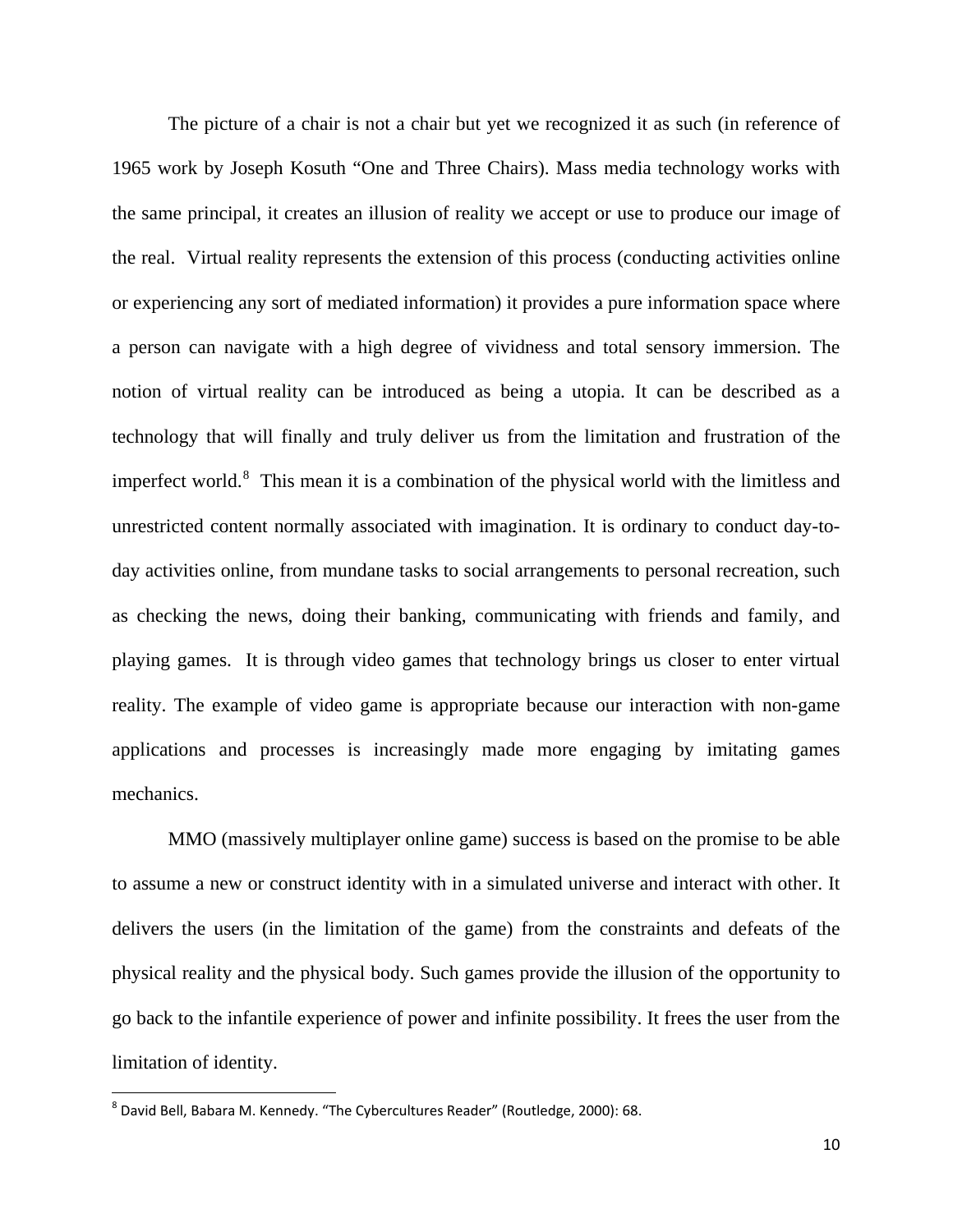While MMO offers the possibility simulating a new identity devise such as the Microsoft Kinect promises more immersive simulation physical (an extension of movement or kinetic). A depth-sensing camera transfers a player's movements instantaneously to an avatar on screen, allowing them to move an avatar around inside a virtual world almost as they would do themselves in the real world. Slavoz Zizek says that "soft" programming proceeds intuitively and leaves the result itself "to amaze", its relations to the object are more of "dialog".<sup>[9](#page-10-0)</sup> A technology like the Kinect is just an example of soft programming; it is an anti-pattern giving the user a better imitation of his or her movement and avoiding the repetition of preprogramed animation. The control of the avatar is nothing more than a simulation of oneself movement front of the screen in semi static position. Mass media and interactive technology capitalizes on the omnipotence of fantasies. They suggest we shall receive all the gratification we are entitled to, but have been deprived of in this world, the illusion of magical creative power. To operate any tool one is obligated to follow the rules imposed by a program. This kind of limitation contradicts the promise of total immersion in infinite opportunity of a virtual world.

Technology in development today such as the Google glasses attempt to create an augmented reality. The idea is to overlap on our field of view all the application a smart phone offer making them easily interactive and constantly available while keeping your hands free. The user will be continually immersed in the virtual space of internet making her or him less aware of it. Such devise can give access to constant flow of information; from scholarly knowledge which could help the user to conduct is daily occupation to more intrusive media form. For example the glasses could constantly scan our surrounding. When

<span id="page-10-0"></span> <sup>9</sup> Slavoj Zizck, "From Virtual reality to the Virtualization of Reality" (New York: Aperture, 1996): 19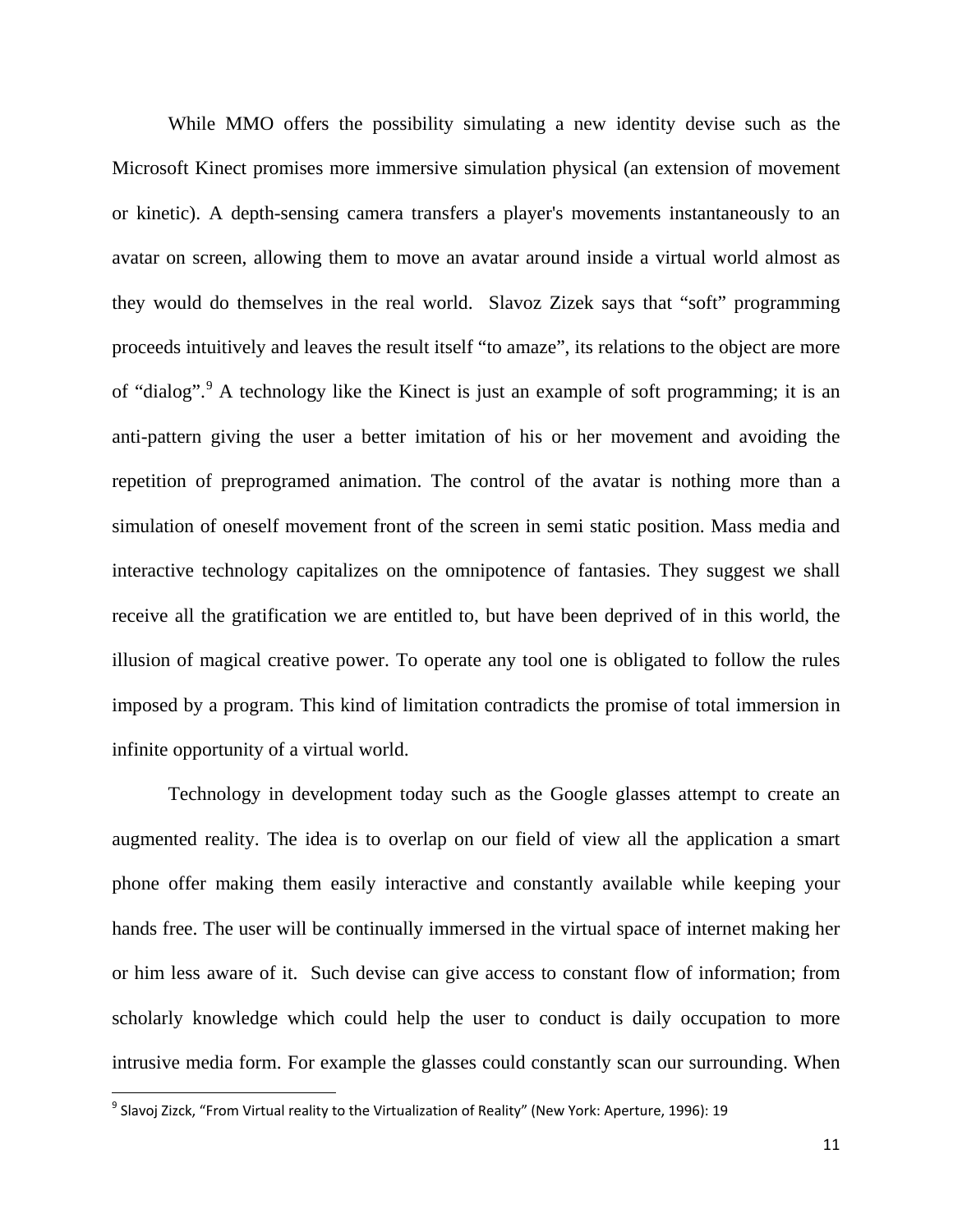a product is recognized video advisement could play automatically on the top of it. In this case the control over the alteration of reality is not entirely left to the user. The lack of total control is a problem inherent to how internet delivers information. Research engine algorithm creates the illusion of control by generating a filter bubble based on an individual live online. The result is a unique universe of information where a person does not decide what gets in and is not aware of what is edited out. It rather limits our world instead of extended it by restricting the flow of information available.

## **Conclusion**

We are still far from living exclusively in a virtual world not only because technology does not completely allowed us to but also because we are not completely ready yet. The real world or I should the physical world is still a place to accomplish daily tasks or enjoy recreation and it is often far more enjoyable than the online alternative, mostly because we are still able to perceive the difference between the two. We are toggling between the offline and online worlds for activities, leaving us in this sort of multi-channel reality where can communicate in many ways (from a face-to-face conversation, to email), gather information from many sources (meetings, books, websites, television ...). The switching between channels depends on the nature of the task ahead or the circumstance of the moment. Technology may offer in the future ways to navigate through those channels seamlessly and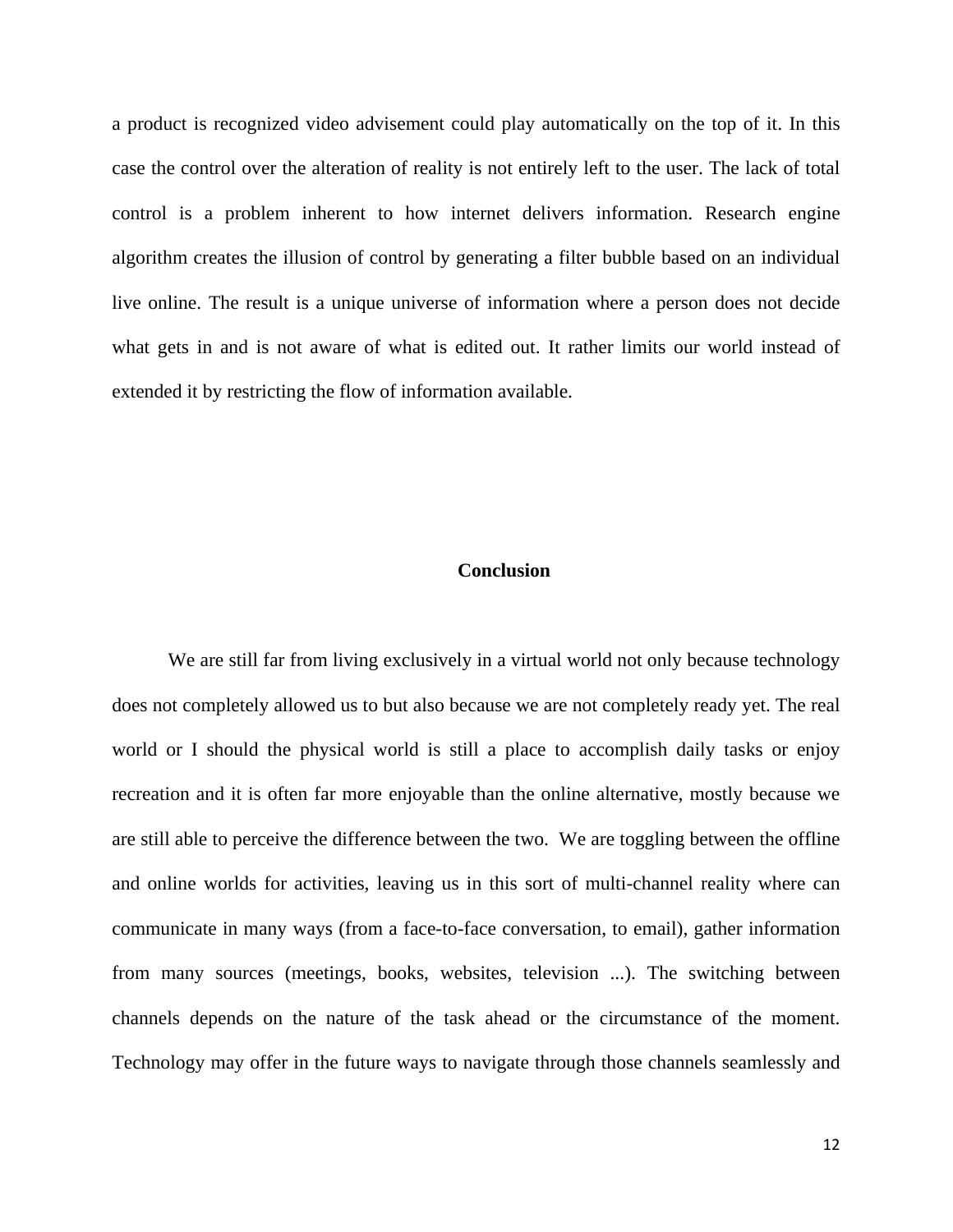constantly. It will mediate how we engage with simulation and unconsciously weaken our awareness between the real and virtual.

Most of the understanding of our surroundings or reality is based on language which is a system of conventional symbols. Language by the illusion knowledge creates the model and boundary we base our reality on. In the absolute it is nothing more than a set of noises (when it is spoken) and graphics (when it is written), they are signs combined to correspond to concepts needed to pass information, express emotion. Even without technology we make sense of the real through abstraction. The difference between now and let's say two centuries earlier is that greater amount our relation or the way we interact with the world is not purely physical, our experience is mediated

Past the comprehension of the real and the unreal, we are all playing or trying to find a role in a system, sometimes more than one. As actors we pretend to an occupation, to a character (being a professor, a policemen, a student, a librarian, etc.). The notion of self is an artificial construct. Humans in nature are inclined and have always found delight in storytelling and playing let's pretend. May be the dissolving boundary of technology and identity is to satisfy this desire.